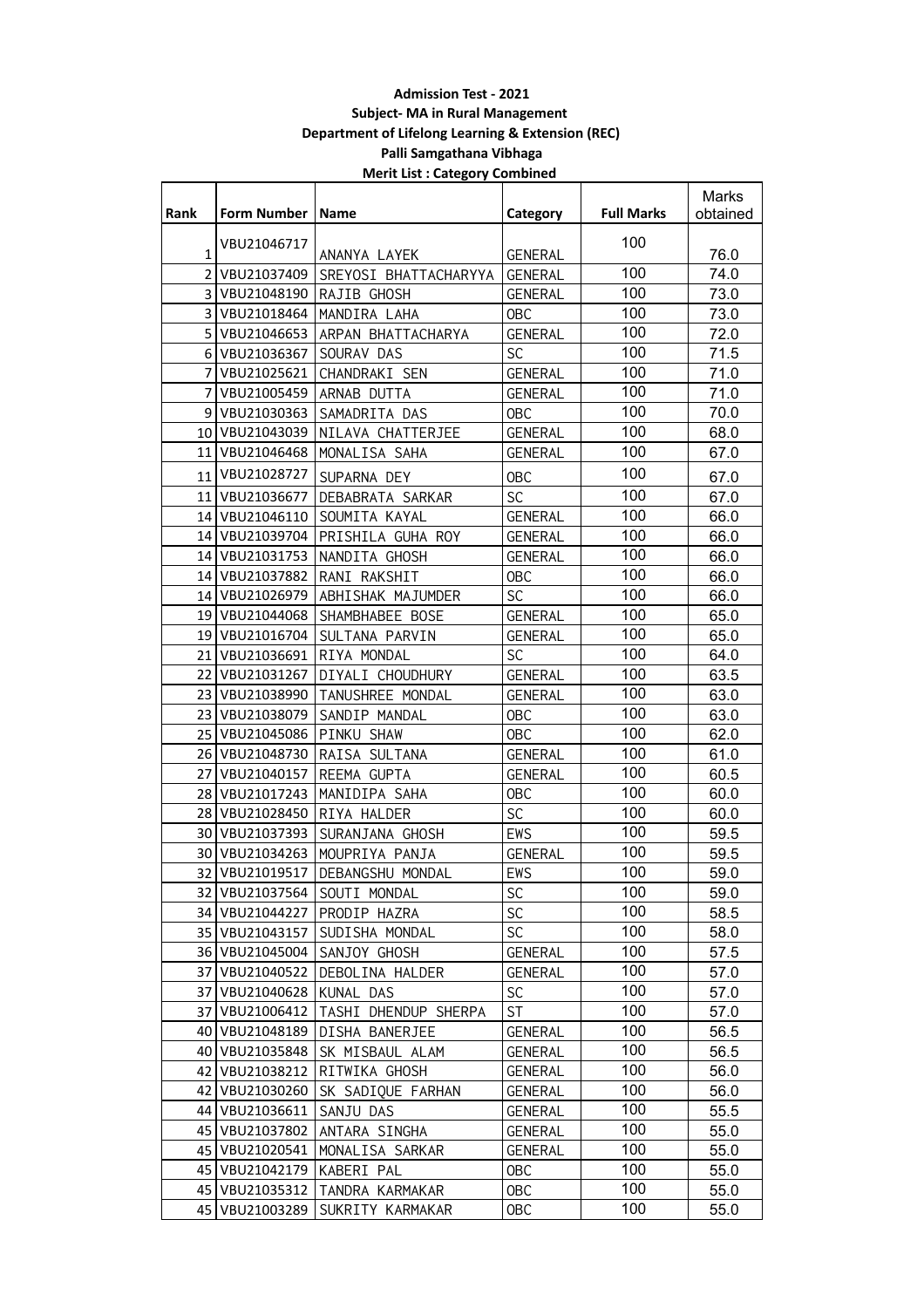## **Admission Test - 2021 Subject- MA in Rural Management Department of Lifelong Learning & Extension (REC) Palli Samgathana Vibhaga Merit List : Category Combined**

|             |                    |                                    |                |                   | Marks    |
|-------------|--------------------|------------------------------------|----------------|-------------------|----------|
| <b>Rank</b> | Form Number   Name |                                    | Category       | <b>Full Marks</b> | obtained |
| 50          |                    | VBU21034526 ANUPAM CHAKRABORTY     | EWS            | 100               | 54.0     |
|             |                    | 50 VBU21023172 SUGAM PRATEEK       | <b>GENERAL</b> | 100               | 54.0     |
| 50          | VBU21016582        | SUDIPTA GUHA                       | <b>GENERAL</b> | 100               | 54.0     |
| 50 l        | VBU21042059        | SHRABONI PASWAN                    | <b>SC</b>      | 100               | 54.0     |
| 54          | VBU21037845        | KOUSTAV DAS                        | <b>GENERAL</b> | 100               | 53.0     |
|             | 54 VBU21029425     | OISHI SOM                          | <b>GENERAL</b> | 100               | 53.0     |
| 54          | VBU21032279        | KUMKUM HALDAR                      | <b>SC</b>      | 100               | 53.0     |
| 57          | VBU21008568        | SWASTIKASREE BOSE                  | <b>GENERAL</b> | 100               | 52.5     |
| 57          | VBU21045747        | SOUMYA KANTI MALO                  | <b>SC</b>      | 100               | 52.5     |
| 59          | VBU21048755        | ALOK KUMAR JHA                     | <b>GENERAL</b> | 100               | 52.0     |
| 59          | VBU21035112        | BUDDHADEB BAGDI                    | SC             | 100               | 52.0     |
|             | 59 VBU21015489     | RAJAT KR ROY                       | SC             | 100               | 52.0     |
|             | 62 VBU21043528     | SURANJANA SADHU                    | <b>GENERAL</b> | 100               | 51.5     |
|             |                    | 62 VBU21045390 RIMA SAMADDER       | <b>OBC</b>     | 100               | 51.5     |
| 64          | VBU21035712        | ASHMITA GUPTA                      | <b>GENERAL</b> | 100               | 51.0     |
| 64          | VBU21032319        | <b>DEBABRATA METE</b>              | <b>SC</b>      | 100               | 51.0     |
|             |                    | 66   VBU21038741   SUBHOJIT DAWN   | <b>OBC</b>     | 100               | 50.5     |
| 67          |                    | VBU21042285 SWASTIKA MAZUMDAR      | <b>GENERAL</b> | 100               | 50.0     |
| 67          |                    | VBU21047822 RAHUL SWARNAKAR        | <b>OBC</b>     | 100               | 50.0     |
|             | 67 VBU21045437     | JYOTI DAS                          | SC             | 100               | 50.0     |
| 67          | VBU21032255        | SONIA MAJUMDER                     | SC             | 100               | 50.0     |
| 71          | VBU21045806        | SUMANTA MONDAL                     | SC             | 100               | 49.0     |
| 72          | VBU21036069        | RAHUL MANDAL                       | <b>GENERAL</b> | 100               | 48.0     |
| 72          | VBU21021434        | RICK ROY                           | <b>GENERAL</b> | 100               | 48.0     |
| 72 I        | VBU21001544        | SWAGOTO SAHA PRANTO                | <b>GENERAL</b> | 100               | 48.0     |
| 75          | VBU21043084        | CHANDAN CHATTERJEE                 | <b>GENERAL</b> | 100               | 47.0     |
|             | 76 VBU21036119     | KAUSTABH BHATTACHARYA              | GENERAL        | 100               | 46.5     |
|             | 77 VBU21037305     | SAYANTI GOSWAMI                    | <b>GENERAL</b> | 100               | 46.0     |
|             | 78 VBU21038959     | DEBJIT ROY                         | GENERAL        | 100               | 45.0     |
| 78          | VBU21032320        | SANCHARI GHOSH                     | <b>GENERAL</b> | 100               | 45.0     |
| 78          | VBU21036575        | TITHI GHOSH                        | <b>OBC</b>     | 100               | 45.0     |
| 78          | VBU21034065        | SRIKANTA GUIN                      | <b>OBC</b>     | 100               | 45.0     |
|             |                    | 78 VBU21041822 ANUP KUMAR ROY      | <b>SC</b>      | 100               | 45.0     |
|             |                    | 83   VBU21040187   MOUMITA KUNDU   | <b>GENERAL</b> | 100               | 44.5     |
|             | 84 VBU21048875     | KRISHNAGOPAL HAZRA                 | <b>SC</b>      | 100               | 44.0     |
|             | 85   VBU21034784   | MOULI ROY                          | <b>GENERAL</b> | 100               | 42.5     |
|             | 86 VBU21041919     | KOUSHIK KHAN                       | <b>GENERAL</b> | 100               | 39.0     |
|             |                    | 87 VBU21013626   MD MEZBAHUL ISLAM | GENERAL        | 100               | 38.0     |
| 88 l        | VBU21047173        | PURBITA SARKAR                     | GENERAL        | 100               | 36.0     |
| 88          | VBU21016887        | LACHMI SHAW                        | GENERAL        | 100               | 36.0     |
|             | 88 VBU21013119     | ARCHANA BAIRAGI                    | <b>SC</b>      | 100               | 36.0     |
|             |                    | 91 VBU21015706 PRITAM CHAKRABORTY  | <b>GENERAL</b> | 100               | 35.0     |
|             | 91   VBU21039785   | GANGOTRI GHOSH                     | 0BC            | 100               | 35.0     |
|             | 93   VBU21014074   | SHRUTI SINGHA                      | SC             | 100               | 34.5     |
|             | 94   VBU21004922   | SWIKRITI RAHUT                     | <b>GENERAL</b> | 100               | 34.0     |
|             | 94 VBU21037675     | SAYANI PERVIN                      | 0BC            | 100               | 34.0     |
| 94          | VBU21034021        | KARTICK SUTRADHAR                  | 0BC            | 100               | 34.0     |
| 94          | VBU21048717        | TAPAS DAS                          | <b>SC</b>      | 100               | 34.0     |
|             | 94 VBU21046550     | RAHUL KORA                         | ST.            | 100               | 34.0     |
| 99          | VBU21046901        | SAIFUNNESHA KHATUN                 | <b>GENERAL</b> | 100               | 33.0     |